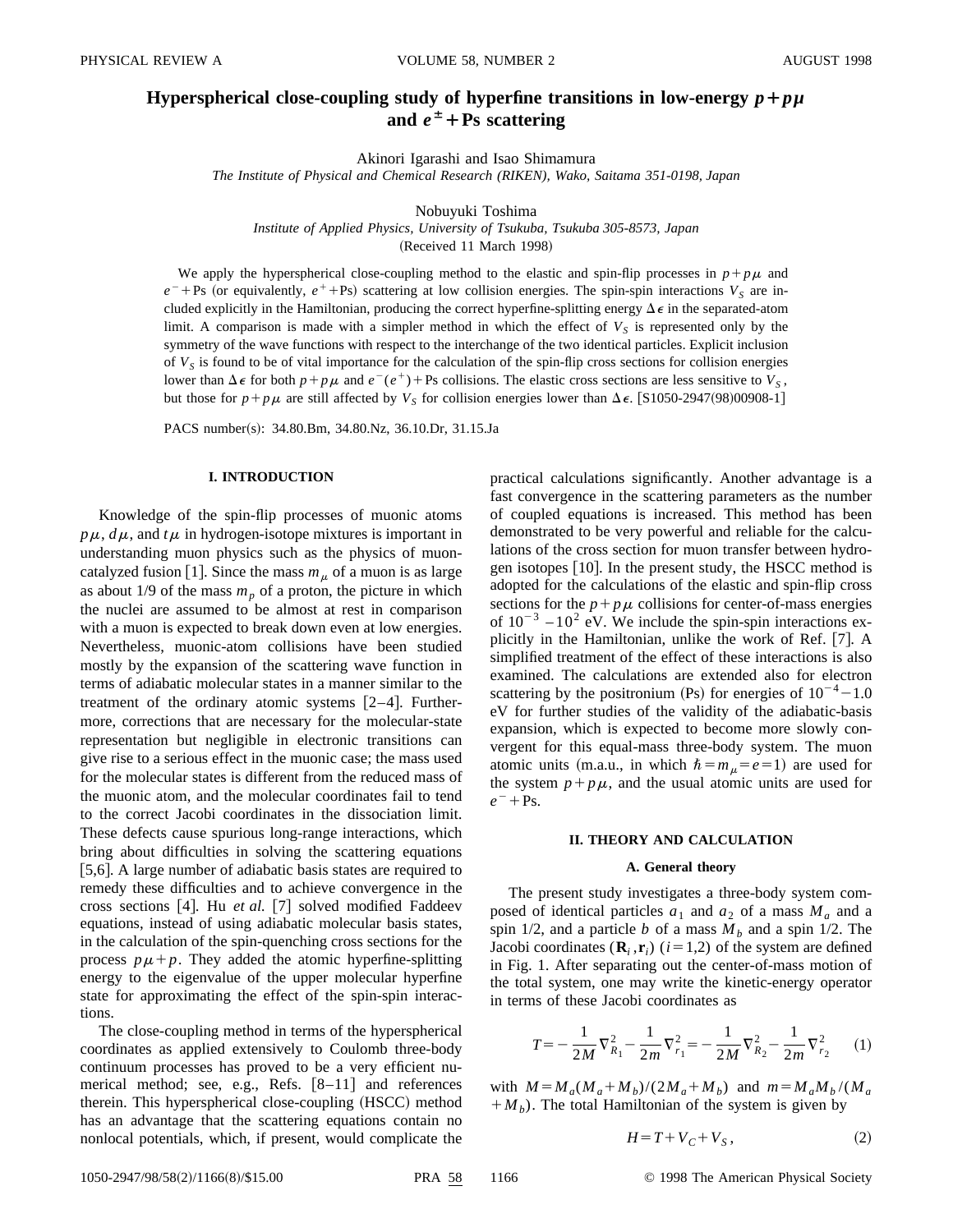

FIG. 1. Jacobi coordinates of the system.

where  $V_C$  is the sum of the three two-body Coulomb interactions, and  $V<sub>S</sub>$  the spin-spin interactions

$$
V_S = \lambda \{ \delta(\mathbf{r}_1)\mathbf{s}_1 \cdot \mathbf{s}_b + \delta(\mathbf{r}_2)\mathbf{s}_2 \cdot \mathbf{s}_b \}
$$
 (3)

with the spin operators  $\mathbf{s}_1$ ,  $\mathbf{s}_2$ , and  $\mathbf{s}_b$  of particles  $a_1$ ,  $a_2$ , and b, respectively. The positive-valued constant  $\lambda$  varies depending on the system but is always so small that  $V<sub>S</sub>$  may be treated as a perturbation.

The 1*s* energy level of a hydrogenlike atom  $(a_1b)$  is shifted from the nonrelativistic energy by

$$
\frac{1}{2}\lambda |\psi_{1s}(\mathbf{0})|^2 \left( F(F+1) - \frac{3}{2} \right) \tag{4}
$$

owing to the spin-spin interaction in the first-order approximation. Here, *F* is the total spin of this atom, i.e., an eigenvalue of the spin operator  $\mathbf{s}_1 + \mathbf{s}_b$ , and  $\psi_{1s}$  is the nonrelativistic  $1s$  wave function. According to Eq.  $(4)$  the spin state  $F=0$  has an energy lower than the spin state  $F=1$  by

$$
\Delta \epsilon = \lambda |\psi_{1s}(0)|^2. \tag{5}
$$

Higher-order contributions to the hyperfine splitting have been calculated and compared with precise measurements; see, e.g., Ref. [12]. However, we neglect these higher-order terms for consistency of the whole formulation, since they are negligible, anyway, in the cross-section calculations.

Let

$$
\chi^S(a_1, b: F, a_2) \tag{6}
$$

denote the eigenfunction of the square of the total spin **S**  $=$ **s**<sub>1</sub> + **s**<sub>2</sub> + **s**<sub>*b*</sub> with an eigenvalue *S*(*S*+1), obtained by coupling the spins  $\mathbf{s}_1 + \mathbf{s}_b$  and  $\mathbf{s}_2$ . Since the total Hamiltonian (2) includes no spin-orbit interactions, which are negligibly small for the present collision system because of the dominance of the *S*-state component, the total spin *S* is conserved throughout the collision.

For simplicity, here we formulate the theory only for *S*-wave collisions within a two-state approximation. An extension for multistate expansion and higher partial waves is straightforward. The total wave function of the state  $S = 1/2$ may be expanded as

$$
\Psi_{S=1/2} = \left\{ \frac{f_0(R_1)}{R_1} \psi_{1s}(\mathbf{r}_1) \chi^{1/2}(a_1, b: 0, a_2) - \frac{f_0(R_2)}{R_2} \psi_{1s}(\mathbf{r}_2) \chi^{1/2}(a_2, b: 0, a_1) \right\} + \left\{ \frac{f_1(R_1)}{R_1} \psi_{1s}(\mathbf{r}_1) \chi^{1/2}(a_1, b: 1, a_2) - \frac{f_1(R_2)}{R_2} \psi_{1s}(\mathbf{r}_2) \chi^{1/2}(a_2, b: 1, a_1) \right\}.
$$
 (7)

Note that this wave function is already antisymmetrized for the interchange of the identical particles  $a_1$  and  $a_2$ . The radial wave functions  $f_0$  and  $f_1$  are solved under the following two independent asymptotic boundary conditions as  $R \rightarrow \infty$ :

$$
\begin{pmatrix} f_0 \\ f_1 \end{pmatrix} \sim \begin{pmatrix} \sin(k_0 R) + K_{00} \cos(k_0 R) \\ (k_0 / k_1)^{1/2} K_{10} \cos(k_1 R) \end{pmatrix},
$$
 (8)

and

$$
\begin{pmatrix} f_0 \\ f_1 \end{pmatrix} \sim \begin{pmatrix} (k_1/k_0)^{1/2} K_{01} \cos(k_0 R) \\ \sin(k_1 R) + K_{11} \cos(k_1 R) \end{pmatrix},
$$
 (9)

where  $K_{ij}$  are elements of the reactance matrix  $K$ , and where the momenta  $k_0$  and  $k_1$  satisfy the energy conservation

$$
\frac{k_0^2}{2M} = \frac{k_1^2}{2M} + \Delta \epsilon.
$$
 (10)

For collision energies  $k_0^2/2M$  lower than  $\Delta \epsilon$ , the upper channel is closed and the boundary condition reads as

$$
\begin{pmatrix} f_0 \\ f_1 \end{pmatrix} \sim \begin{pmatrix} \sin(k_0 R) + K_{00} \cos(k_0 R) \\ 0 \end{pmatrix}.
$$
 (11)

The *K*-matrix elements obtained from the above expressions are converted to the cross sections in the standard manner.

For  $S = 3/2$ , the total wave function contains only an  $F = 1$ component and may be written as

$$
\Psi_{S=3/2} = \frac{g(R_1)}{R_1} \psi_{1s}(\mathbf{r}_1) \chi^{3/2}(a_1, b: 1, a_2)
$$

$$
- \frac{g(R_2)}{R_2} \psi_{1s}(\mathbf{r}_2) \chi^{3/2}(a_2, b: 1, a_1)
$$

$$
= \left\{ \frac{g(R_1)}{R_1} \psi_{1s}(\mathbf{r}_1) - \frac{g(R_2)}{R_2} \psi_{1s}(\mathbf{r}_2) \right\} \chi^{3/2}(a_1, a_2: 1, b). \tag{12}
$$

This expression indicates (i) that the spin state  $S = 3/2$  is spatially antisymmetric with respect to the interchange of the identical particles  $a_1$  and  $a_2$ , (ii) that the spin state of these two particles is triplet, and (iii) that no transitions between the hyperfine states can occur for  $S = 3/2$ .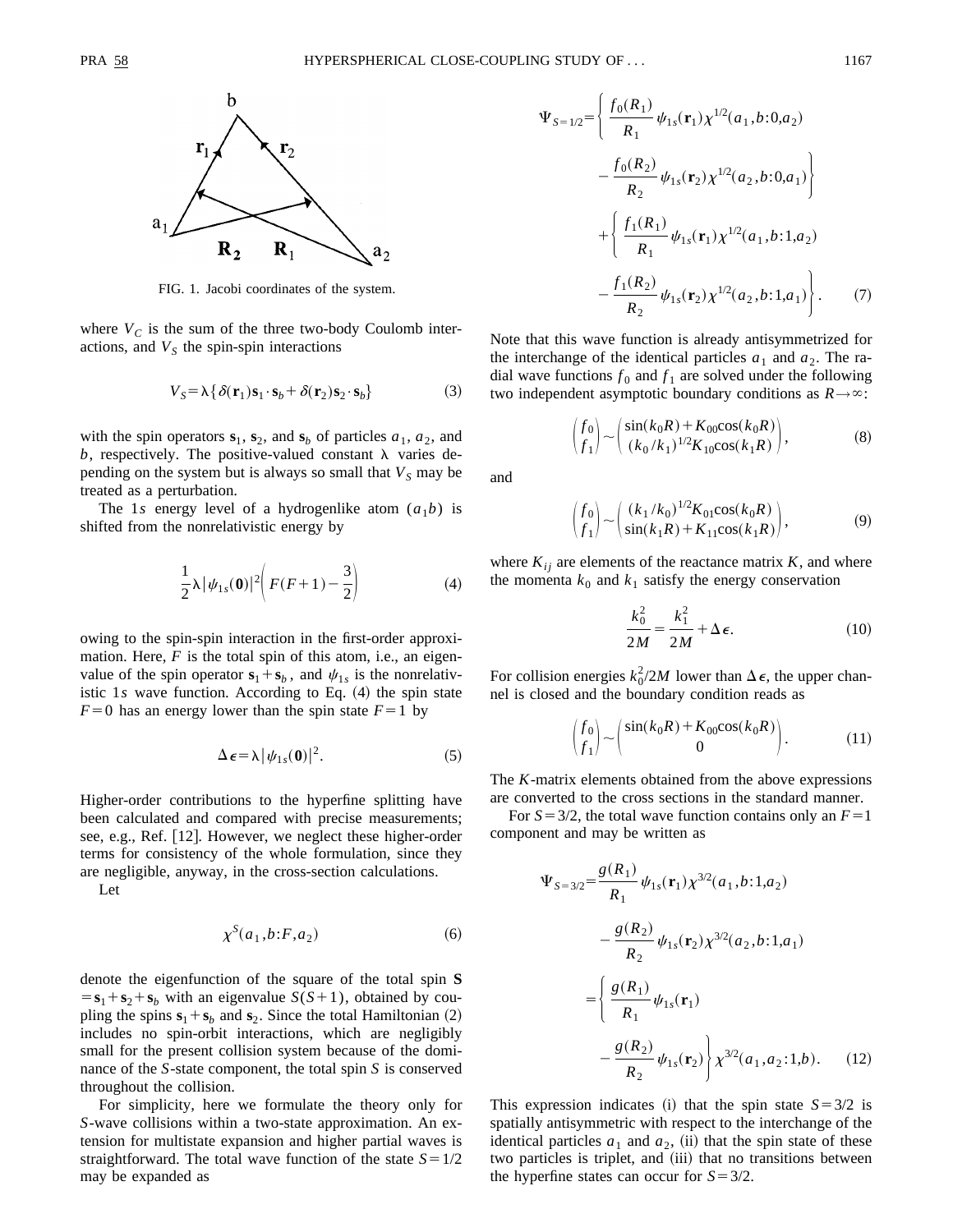## **B. Neglect of the spin-spin interactions**

The elastic cross sections for  $S = 3/2$  are expected to be calculated to a good accuracy without the spin-spin interactions, since the spin-flip process is forbidden, and since the energy shift due to the spin-spin interactions is very small. In fact, the spin-spin interactions are negligible even for *S*  $=1/2$  if the collision energy is much higher than the hyperfine splitting, in which case it follows that  $k_1 \approx k_0(\equiv k)$ . Without the spin-spin interactions, the wave function for *S*  $=1/2$  is separable into spatially symmetric and antisymmetric terms with respect to the interchange of  $a_1$  and  $a_2$ . The symmetric term corresponds to the singlet state of  $(a_1, a_2)$ and the antisymmetric term to the triplet state. This will be understood in the following way.

First, we note the relations

$$
\chi^{1/2}(a_1, b: 0, a_2) = \frac{1}{2} \chi^{1/2}(a_1, a_2: 0, b) - \frac{\sqrt{3}}{2} \chi^{1/2}(a_1, a_2: 1, b),
$$
  

$$
\chi^{1/2}(a_1, b: 1, a_2) = -\frac{\sqrt{3}}{2} \chi^{1/2}(a_1, a_2: 0, b)
$$
  

$$
-\frac{1}{2} \chi^{1/2}(a_1, a_2: 1, b),
$$
  

$$
\chi^{1/2}(a_2, b: 0, a_1) = -\frac{1}{2} \chi^{1/2}(a_1, a_2: 0, b)
$$
  

$$
-\frac{\sqrt{3}}{2} \chi^{1/2}(a_1, a_2: 1, b),
$$
 (13)

$$
\chi^{1/2}(a_2,b:1,a_1) = \frac{\sqrt{3}}{2}\chi^{1/2}(a_1,a_2:0,b) - \frac{1}{2}\chi^{1/2}(a_1,a_2:1,b).
$$

We define functions  $f_+$  and  $f_-$  by the unitary transformation

$$
\begin{pmatrix} f_0 \\ f_1 \end{pmatrix} = \begin{pmatrix} \frac{1}{2} & -\frac{\sqrt{3}}{2} \\ -\frac{\sqrt{3}}{2} & -\frac{1}{2} \end{pmatrix} \begin{pmatrix} f_+ \\ f_- \end{pmatrix} = U \begin{pmatrix} f_+ \\ f_- \end{pmatrix}.
$$
 (14)

It follows that  $U = U^{\dagger} = U^{-1}$  and that

$$
\begin{pmatrix} f_+ \\ f_- \end{pmatrix} = U \begin{pmatrix} f_0 \\ f_1 \end{pmatrix} . \tag{15}
$$

Now we may rewrite Eq. (7) in terms of  $f_+$  and  $f_-$  as

$$
\Psi_{S=1/2} = \left\{ \frac{f_{+}(R_1)}{R_1} \psi_{1s}(\mathbf{r}_1) + \frac{f_{+}(R_2)}{R_2} \psi_{1s}(\mathbf{r}_2) \right\}
$$

$$
\times \chi^{1/2}(a_1, a_2; 0, b) + \left\{ \frac{f_{-}(R_1)}{R_1} \psi_{1s}(\mathbf{r}_1) - \frac{f_{-}(R_2)}{R_2} \psi_{1s}(\mathbf{r}_2) \right\} \chi^{1/2}(a_1, a_2; 1, b). \quad (16)
$$

Thus we see that  $f_+$  ( $f_-$ ) is the radial wave function for the singlet (triplet) channel. The Schrödinger equations for the singlet and triplet channels are uncoupled in the absence of the spin interactions. Therefore, the *K* matrix in this representation is diagonal and the diagonal elements  $K_{+}$  are related to the singlet and triplet single-channel phase shifts  $\delta_+$ and  $\delta$ <sub>-</sub> by  $K_{\pm}$ =tan $\delta_{\pm}$ . The *K* matrix in the *F* representation is calculated by the unitary transformation  $[7]$ 

$$
\begin{pmatrix} K_{00} & K_{10} \\ K_{01} & K_{11} \end{pmatrix} = U \begin{pmatrix} K_+ & 0 \\ 0 & K_- \end{pmatrix} U^{\dagger}.
$$
 (17)

This same unitary transformation of the *F* channel functions diagonalizes the coupling-potential matrix, as it should  $[7]$ .

The *T*-matrix elements for  $S = 1/2$  are expressible, in the absence of the spin interactions, in terms of the phase shifts  $\delta_+$  and  $\delta_-$  as

$$
T_{00}^{S=1/2} = \frac{1}{4} e^{i\delta_+} \sin \delta_+ + \frac{3}{4} e^{i\delta_-} \sin \delta_- ,
$$
  

$$
T_{01}^{S=1/2} = T_{10}^{S=1/2} = -\frac{\sqrt{3}}{4} e^{i(\delta_+ + \delta_-)} \sin(\delta_+ - \delta_-), \quad (18)
$$
  

$$
T_{11}^{S=1/2} = \frac{3}{4} e^{i\delta_+} \sin \delta_+ + \frac{1}{4} e^{i\delta_-} \sin \delta_- .
$$

The usual spin-averaged elastic cross section  $\sigma_e$  without the spin-spin interactions is obtained as the sum of the absolutesquares of the *T* matrices for  $S = 1/2$  and for  $S = 3/2$  multiplied by each statistical weight:

$$
\sigma_e = \frac{4\pi}{k^2} \Big[ \frac{1}{4} \left( |T_{00}^{S=1/2}|^2 + |T_{10}^{S=1/2}|^2 \right) + \frac{1}{4} \left( |T_{01}^{S=1/2}|^2 + |T_{11}^{S=1/2}|^2 \right) + \frac{1}{2} \sin^2 \delta_- \Big]
$$
  
= 
$$
\frac{4\pi}{k^2} \left( \frac{1}{4} \sin^2 \delta_+ + \frac{3}{4} \sin^2 \delta_- \right).
$$
 (19)

In the upper expression of Eq.  $(19)$ , the four terms containing the *T*-matrix elements are the contributions from  $S=1/2$  and the last term is the contribution from  $S=3/2$ . The lower expression, which follows from Eq.  $(18)$ , naturally involves the correct singlet and triplet statistical weights.

#### **C. Hyperspherical close-coupling method**

The hyperradius  $\rho$  is related to the Jacobi coordinates defined in Fig. 1 as

$$
\nu \rho^2 = MR_1^2 + mr_1^2 = MR_2^2 + mr_2^2, \tag{20}
$$

with an arbitrary parameter  $\nu$  having the dimension of mass. The kinetic-energy operator *T* is expressible as

$$
T = -\frac{1}{2\nu} \left( \frac{d^2}{d\rho^2} + \frac{5}{\rho} \frac{d}{d\rho} - \frac{\Lambda^2}{\rho^2} \right),
$$
 (21)

where  $\Lambda$  is the five-dimensional grand-angular-momentum operator, whose square may be written as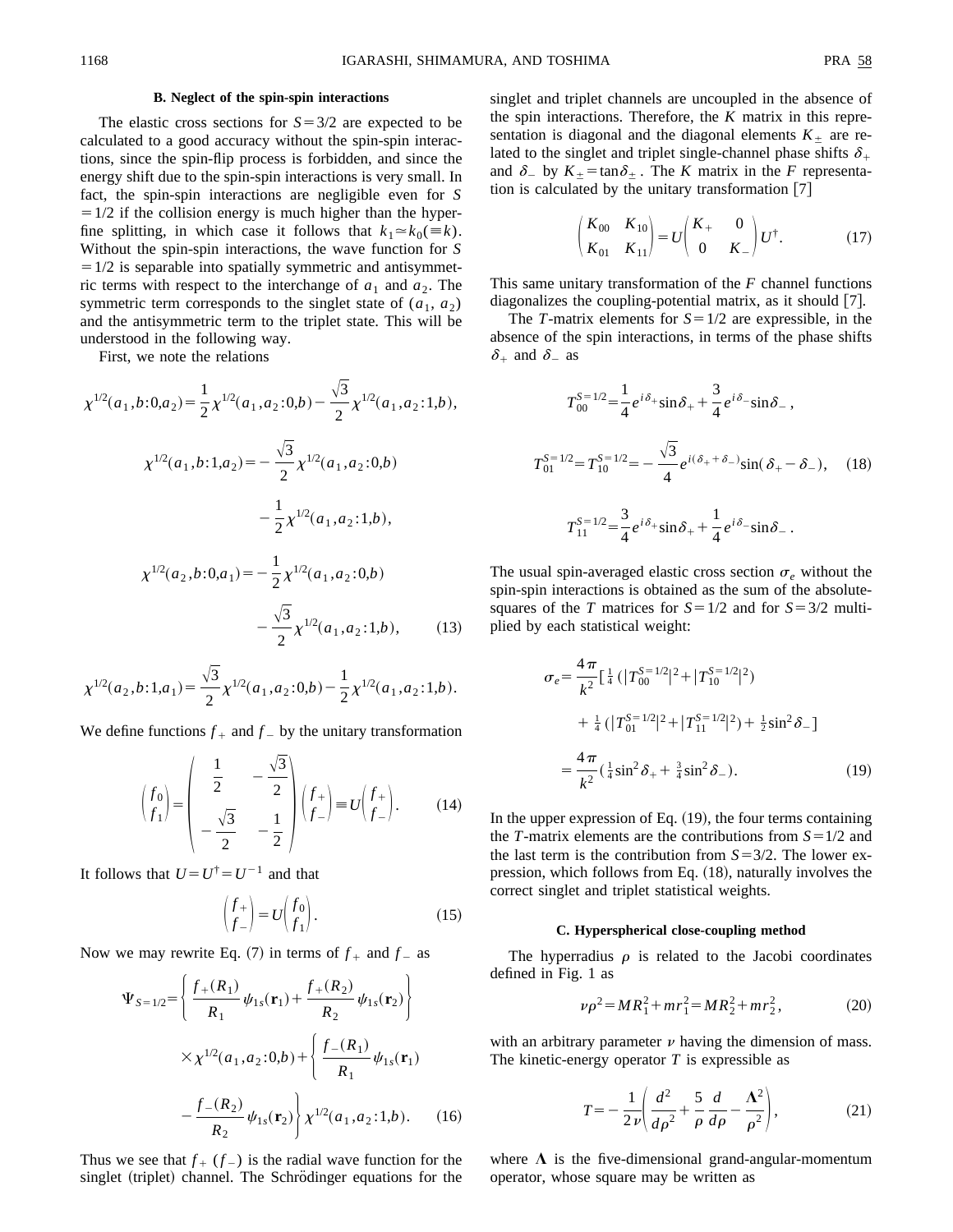$$
\mathbf{\Lambda}^{2} = -\frac{1}{\sin^{2} \phi_{i} \cos^{2} \phi_{i}} \left( \frac{d}{d \phi_{i}} \sin^{2} \phi_{i} \cos^{2} \phi_{i} \frac{d}{d \phi_{i}} \right) + \frac{\mathbf{L}_{R_{i}}^{2}}{\cos^{2} \phi_{i}} + \frac{\mathbf{L}_{r_{i}}^{2}}{\sin^{2} \phi_{i}} \quad (i = 1, 2), \tag{22}
$$

in terms of the hyperangle  $\phi_i$  defined by

$$
\tan \phi_i = \frac{\sqrt{m}r_i}{\sqrt{M}R_i} \quad (i = 1, 2). \tag{23}
$$

 $\mathbf{L}_{R_i}$  and  $\mathbf{L}_{r_i}$  are the angular-momentum operators conjugate to the angles  $\hat{\mathbf{R}}_i$  and  $\hat{\mathbf{r}}_i$ , respectively.

The spin-spin interactions of Eq.  $(3)$  may be rewritten in the hyperspherical coordinates as

$$
V_S = \frac{\lambda}{4 \pi \rho^3} \left(\frac{m}{\nu}\right)^{3/2} \left\{\delta(\phi_1) \mathbf{s}_1 \cdot \mathbf{s}_b + \delta(\phi_2) \mathbf{s}_2 \cdot \mathbf{s}_b\right\}.
$$
 (24)

The  $\rho^{-3}$  behavior of the above expression is undesirable at small  $\rho$  where the centrifugal potential behaving as  $\rho^{-2}$ should be dominant. Because  $V<sub>S</sub>$  has been introduced to reproduce the small hyperfine splitting in the asymptotic region, the form of  $V_s$  at small  $\rho$  may be modified to some extent. Thus we introduce a multiplicative cutoff function

$$
w(\rho) = 1 - \exp(-d\rho^3) \tag{25}
$$

with an arbitrary parameter *d* to remove the unphysical  $\rho^{-3}$ behavior near  $\rho=0$ . With this modification the Schrödinger equation in the hyperspherical coordinates follows as

$$
\left[ -\frac{1}{2\nu} \left( \frac{d^2}{d\rho^2} + \frac{5}{\rho} \frac{d}{d\rho} \right) + h_{\text{ad}}(\rho, \Omega) - E \right] \Psi(\rho, \Omega) = 0
$$
\n(26)

with

$$
h_{\text{ad}} = \frac{\Lambda^2(\Omega)}{2 \nu \rho^2} + V_C(\rho, \Omega) + w(\rho) V_S(\rho, \Omega), \tag{27}
$$

where  $\Omega$  represents collectively the five-dimensional angular variable  $\omega = (\phi_i, \hat{\mathbf{R}}_i, \hat{\mathbf{r}}_i)$  and the spin coordinates. The adiabatic Hamiltonian  $h_{ad}$  contains  $\rho$  as a parameter and has eigenfunctions  $\{\varphi_i\}$ , which also depend on the parameter  $\rho$ ; the eigenvalue problem reads

$$
h_{\text{ad}}(\rho,\Omega)\varphi_j(\rho,\Omega) = \left(U_j(\rho) - \frac{15}{8\,\nu\rho^2}\right)\varphi_j(\rho,\Omega). \quad (28)
$$

In the asymptotic limit as  $\rho \rightarrow \infty$ , an adiabatic potential *U<sub>j</sub>* approaches an atomic eigenenergy of either  $(a_1b)$  or  $(a_2b)$ , and  $\varphi_i$  describes the corresponding dissociation limit  $a_2$  $+(a_1b)$  or  $a_1+(a_2b)$ .

The procedure for solving the scattering equation is essentially the same as that used for the muon-transfer problem [10], and will be explained only briefly here. First, the entire region of  $\rho$  is divided into a large number of small sectors. Then the total wave function is expanded in the form

$$
\Psi(\rho,\Omega) = \sum_{j} F_j(\rho) \varphi_j(\rho,\Omega) \tag{29}
$$

in each sector. If no adiabatic potential has an avoided crossing in a sector, this expansion is used as it is in this sector, similarly to the traditional perturbed-stationary-state expansion. If an adiabatic potential  $U_i(\rho)$  has an avoided crossing with another potential  $U_k(\rho)$  in a sector, then the corresponding adiabatic functions  $\varphi_i$  and  $\varphi_k$  at a fixed point of  $\rho$ , which is chosen to be the midpoint of the sector, are used throughout the sector, similarly to the diabatic-by-sector method. Thus our method is based on a hybrid scheme between the adiabatic and diabatic expansions. By this procedure we can overcome both the difficulties inherent in the adiabatic-basis expansion and the diabatic-by-sector method, namely, the nearly singular character of the nonadiabatic couplings near avoided crossings and the slow convergence of the diabatic-state expansion. The solutions in adjacent sectors are connected smoothly on the boundary between them. The solutions are propagated out in this way to the asymptotic region where all the interactions may be neglected. There the hyperspherical-coordinate representation is transformed into the Jacobi-coordinate representation and the reactance matrix is extracted.

## **D. Numerical calculations**

The adiabatic functions in Eq.  $(28)$  are constructed by diagonalizing the adiabatic Hamiltonian  $h_{ad}$  at each  $\rho$  in terms of Slater-type orbitals. The form of the variational basis functions for total orbital angular momentum *L* and total spin *S* is taken as

$$
r_1^{\ell_1+n}e^{-\alpha r_1} \cos^{\ell_2}\phi_1 \mathcal{Y}_{\ell_1\ell_2}^{\ell}(\hat{\mathbf{r}}_1, \hat{\mathbf{R}}_1) \chi^S(a_1, b; F, a_2)
$$

$$
-r_2^{\ell_1+n}e^{-\alpha r_2} \cos^{\ell_2}\phi_2 \mathcal{Y}_{\ell_1\ell_2}^{\ell}(\hat{\mathbf{r}}_2, \hat{\mathbf{R}}_2) \chi^S(a_2, b; F, a_1),
$$
(30)

where  $\mathcal{Y}_{\ell_1,\ell_2}^L(\hat{\mathbf{r}}_i,\hat{\mathbf{R}}_i)$  is a simultaneous eigenfunction of  $\mathbf{L}_{r_i}^2$ ,  $\mathbf{L}_{R_i}^2$ , and  $(\mathbf{L}_{r_i} + \mathbf{L}_{R_i})^2$  with corresponding eigenvalues  $\ell_1(\ell_1+1)$ ,  $\ell_2(\ell_2+1)$ , and  $L(L+1)$ . The exponent  $\alpha$  in Eq.  $(30)$  is carefully chosen to minimize eigenenergies in each sector. 26 *s*, 21 *p*, 16 *d*, and 11 *f* Slater-type orbitals are used for  $pp\mu$ , and 18 *s*, 16 *p*, 14 *d*, and 12 *f* Slater-type orbitals for  $e^-e^-e^+$ . The corresponding Slater-type orbitals for  $p\mu$  and Ps lead to an accuracy of more than ten digits in the energies of all states of these hydrogenlike atoms with a principal quantum number equal to or less than 4. The hyperfine levels are calculated to the leading term by diagonalizing the atomic Hamiltonian with the spin-spin interactions  $V<sub>S</sub>$  of Eq. (3) included. Analytic expressions for  $\lambda$  in Eq. (3) are found in the literature [13,14]; the  $F=1$  state is higher than the  $F=0$  state by 0.1823 eV for  $p\mu$  and by 8.456  $\times 10^{-4}$  eV for Ps, as compared with values 0.1820 eV [1] and  $8.411\times10^{-4}$  eV [12] including higher-order contributions, which are thus found to be negligible for the present purpose.

The coupled radial equations are solved up to  $\rho$ =720 both for  $p + p\mu$  and for  $e^- + Ps$ . The entire region [0, 720] is divided into 400 sectors; the sector size is increased gradually, starting from the smallest value 0.1 near the origin out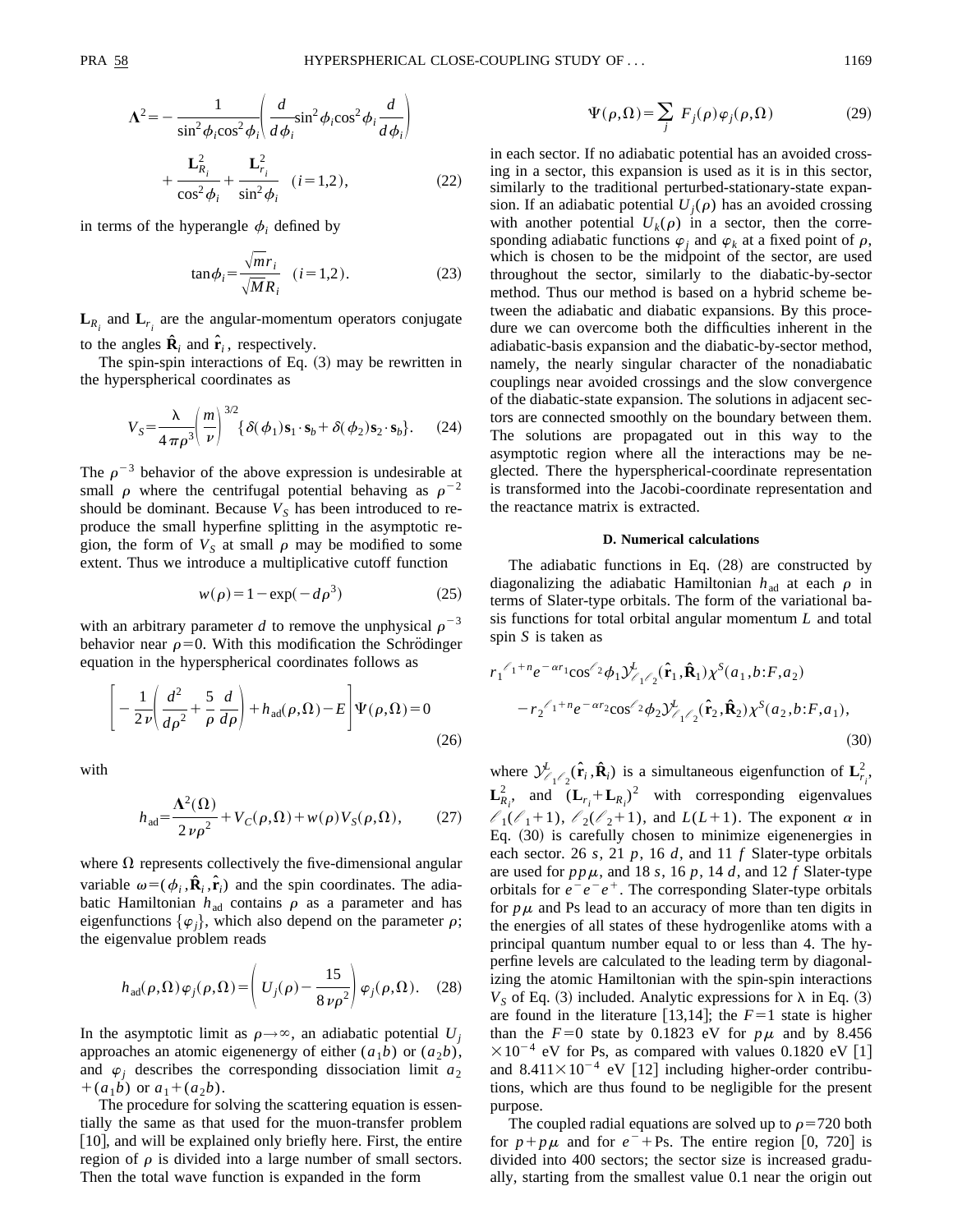

FIG. 2. *S*-wave adiabatic hyperspherical potentials for the system  $e^-e^-e^+$  with the total spin  $S=1/2$ . Curves represent the results from the calculations including the spin-spin interactions, and the symbols represent those neglecting these interactions. The effect of the spin-spin interactions is too weak to be seen here.  $\bigcirc$ , singlet electron pair;  $\triangle$ , triplet electron pair.

to larger- $\rho$  sectors. Two choices, namely, 560 and 720, of the radius for matching between the hyperspherical- and the Jacobi-coordinate representations are tried, and the cross sections are found to differ from each other by less than 1% except near the  $F=1$  excitation threshold, where they differ by a few percent. The symmetry of the *K* matrix is satisfied to better than three digits in the whole energy range studied.

The total wave function is expanded in all the channel functions associated with  $p\mu(n=1-3)$  or Ps( $n=1-3$ ) in the dissociation limit. Removal of the channels associated with the states  $n=3$  changes the cross sections only by less than 10%, which suggests the convergence much better than 10% since the contributions from even higher states must be smaller.

Two values of 0.5 and 2.0 are chosen for the cutoff parameter  $d$  in Eq.  $(25)$ , and the cross sections are found to be almost independent of the choice of *d*. This is because the spin-spin interactions are unimportant at small  $\rho$  where the dynamics is governed mainly by the three-body Coulomb interactions since the hyperfine splitting is much smaller than the 1*s* orbital energy.

#### **III. RESULTS AND DISCUSSION**

#### **A. Adiabatic states**

Figure 2 shows some *S*-wave potential curves of the system  $e^-$ +Ps for *S*=1/2. The potential energies calculated with and without the spin-spin interactions are indistinguishable from each other in the figure. This figure distinguishes between the potential curves of the singlet and triplet electron pairs since they are well defined in the absence of the spin-spin interactions (see Sec. II B). We find pairs of singlet and triplet potential curves, each pair of curves merging together at large  $\rho$ . The lowest singlet and triplet curves approach each other around  $\rho$ =20 and converge asymptotically to the energy of  $Ps(1s)$  at large  $\rho$ . Indeed, the hyperfine transition begins to occur around  $\rho=20$  as is evident from Fig. 3, which shows the  $\rho$  dependence of the singlet components



FIG. 3. Singlet components, defined by Eq.  $(31)$  in the main text, in the lowest two *S*-wave channel functions  $\varphi_i$  with *S*=1/2. Solid curve, the lower channel; dotted curve, the upper channel.

$$
\int d\omega |\langle \chi^{1/2}(a_1,a_2;0,b) | \varphi_j \rangle|^2 \tag{31}
$$

in the lowest two adiabatic channel functions  $\varphi_i$ , where the angular brackets indicate the summation over the spin coordinates. The channel function of the lower level is dominated by the singlet component at small  $\rho$ , and the singlet component decreases down to the asymptotic value of 1/4 quickly at large  $\rho$ . This asymptotic value follows from Eq. (13) and from the fact that the lower channel describes asymptotic fragmentation into  $e^-$  + Ps(1*s*,*F* = 0). On the contrary, the upper level is dominated by the triplet component at small  $\rho$ , and describes asymptotic fragmentation into  $e^-$  and  $Ps(1s, F=1)$  with a triplet component of 1/4 at large  $\rho$ . The switching between the singlet and triplet states occurs in a region around  $\rho$ =20. It occurs around  $\rho$ =15 for the system  $p + p\mu$ . The spin-spin interactions are negligible at  $\rho$  smaller than this transition region.

## **B.**  $p + p\mu$  scattering

The energy dependence of the *S*-wave elastic and spinconversion cross sections for  $S=1/2$  are shown in Figs. 4 and 5 as functions of the center-of-mass collision energy  $\epsilon$ . The results of the adiabatic-expansion method  $[4]$  and the Faddeev-method calculations of Hu *et al.* [7] are also included for comparison. All the three kinds of calculations including the spin-spin interactions are in good agreement.

The elastic cross section  $\sigma_{0 \leftarrow 0} = (4\pi/k_0^2)|T_{00}^{\bar{S}=1/2}|^2$  for  $F=0$  shows a cusp at the  $p\mu(F=1)$  excitation threshold. The cross section  $\sigma$  for one channel close to the threshold  $\epsilon_t$ of another channel is known to have a cusp if  $sin(2\delta_{\text{th}}) > 0$ , where  $\delta_{\text{th}}$  is the phase shift for the lower channel at  $\epsilon_t$ , and to decrease rapidly if  $sin(2\delta_{\text{th}})$  < 0, since

$$
\sigma = \begin{cases}\n\sigma(\epsilon = \epsilon_t) - C |\epsilon - \epsilon_t|^{1/2} 2 \sin^2 \delta_{\text{th}} & \text{for } \epsilon > \epsilon_t \\
\sigma(\epsilon = \epsilon_t) - C |\epsilon - \epsilon_t|^{1/2} \sin(2 \delta_{\text{th}}) & \text{for } \epsilon < \epsilon_t\n\end{cases}\n\tag{32}
$$

with a constant *C* [15]. Indeed,  $\delta_{\text{th}}=0.63$  rad for  $p+p\mu(F)$ =0) and  $sin(2\delta_{th})$  is positive, leading to a cusp. The neglect of the spin-spin interactions is a good approximation for the elastic scattering by  $p\mu(F=0)$  above the threshold of  $p\mu$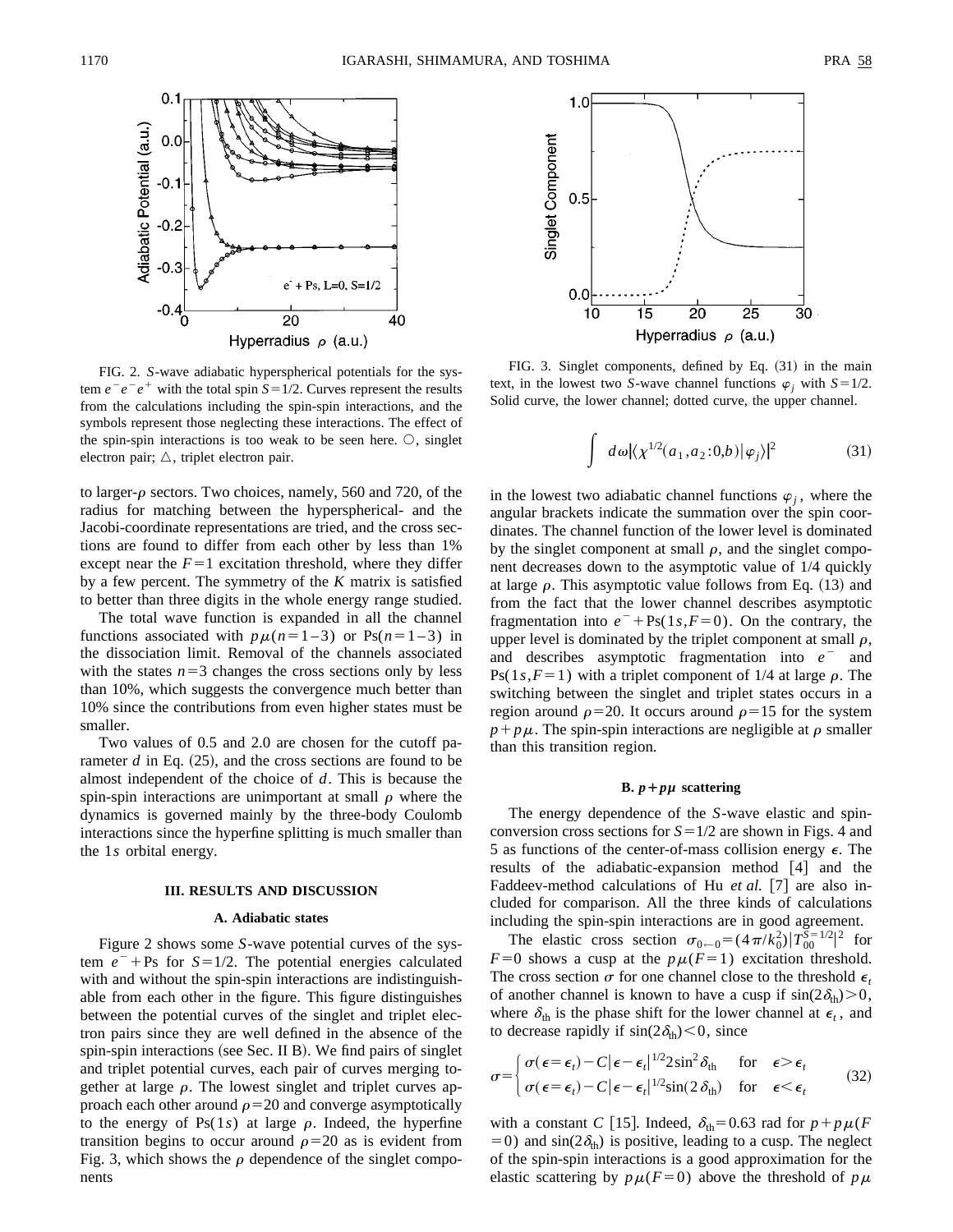

FIG. 4. *S*-wave elastic cross sections  $\sigma_{0\leftarrow 0}$  for  $p + p\mu(F=0)$ and  $\sigma_{1 \leftarrow 1}$  for  $p + p\mu(F=1)$  with  $S=1/2$ . Solid curves, present results including the spin-spin interactions; dotted curves, present results neglecting the spin-spin interactions;  $\circ$ , the adiabaticexpansion method of Bracci *et al.* (Ref. [4]);  $\triangle$ , the Faddeev calculations of Hu  $et$  al. (Ref.  $[7]$ ).

( $F=1$ ). For elastic scattering  $\sigma_{1 \leftarrow 1}$  by  $p\mu(F=1)$ , the neglect of the spin-spin interactions is a good approximation even for lower collision energies.

The cross section  $\sigma_{1 \leftarrow 0} = (4\pi/k_0^2)(k_1 / k_0)[T_{10}^{S=1/2}]^2$  of the spin-flip process,  $p + p\mu(F=0) \rightarrow p + p\mu(F=1)$ , is found to increase as  $\sim \sqrt{\epsilon - \Delta \epsilon}$  from the threshold energy, as is expected [15]. The cross section  $\sigma_{0 \leftarrow 1}$  of the reverse process decreases as  $\sim \epsilon^{-1/2}$  for  $\epsilon$  < 0.1 eV, which is also expected from a general theory  $[16]$ . The two spin-flip cross sections coincide exactly with each other in the spin-neglecting approximation since there is no energy difference between the  $F=1$  and  $F=0$  states in this approximation, and hence this approximation is evidently invalid for  $\epsilon < \Delta \epsilon$ . The effect of the spin-spin interactions diminishes to be negligible above 1 eV, and both  $\sigma_{1 \leftarrow 0}$  and  $\sigma_{0 \leftarrow 1}$  converge to the spin-neglected cross section.

No transition between the hyperfine levels is possible for the total spin  $S=3/2$ ; see Sec. II A. The cross section for



FIG. 5. *S*-wave spin-flip cross sections  $\sigma_{1 \leftarrow 0}$  for  $p + p\mu$ (*F*  $(50) \rightarrow p + p\mu$ ( $F=1$ ) and  $\sigma_{0 \leftarrow 1}$  for  $p + p\mu$ ( $F=1$ ) $\rightarrow p + p\mu$ ( $F=1$ )  $=0$ ) with  $S=1/2$ . The notations for the curves and the symbols are the same as in Fig. 4.



FIG. 6. *S*-wave elastic cross sections  $\sigma_{1 \leftarrow 1}$  for  $p + p\mu(F=1)$ with  $S=3/2$ . The notations for the curves and the symbols are the same as in Fig. 4.

elastic scattering  $p + p\mu$ (*F*=1) for *S*=3/2 was obtained from the triplet phase shift calculated without the spin-spin interactions. It is compared in Fig. 6 with the cross section by the adiabatic-expansion method  $[4]$ , which includes the spin-spin interactions. The two calculations agree well with each other, which corroborates the unimportance of the spinspin interactions for  $S=3/2$  as expected.

## **C.**  $e^-$  + Ps scattering

The *S*-wave elastic cross sections  $\sigma_{0 \leftarrow 0}(L=0)$  and  $\sigma_{1 \leftarrow 1}$  $(L=0)$  for  $e^-$  + Ps scattering with the total spin  $S=1/2$  are compared in Fig. 7 with the *S*-wave results of the adiabaticexpansion method of Ref. [3]. For scattering from  $Ps(F)$  $(50)$ , the agreement of the present *S*-wave calculations with the adiabatic-expansion method is reasonable. However, the  $Ps(F=1)$  elastic cross sections from the adiabatic-expansion



FIG. 7. *S*- and *P*-wave contributions to the elastic cross section,  $\sigma_{0 \leftarrow 0}(L)$  for  $e^{-} + \text{Ps}(F=0)$  and  $\sigma_{1 \leftarrow 1}(L)$  for  $e^{-} + \text{Ps}(F=1)$ , with  $S=1/2$ . Solid curves, present results including the spin-spin interactions; dotted curves, present results neglecting the spin-spin interactions; dot-dashed curve, the adiabatic-expansion method (Ref. [3]). The cross section  $\sigma_{1 \leftarrow 1}(L=0)$  by the adiabatic-expansion method is too large to be included in this figure.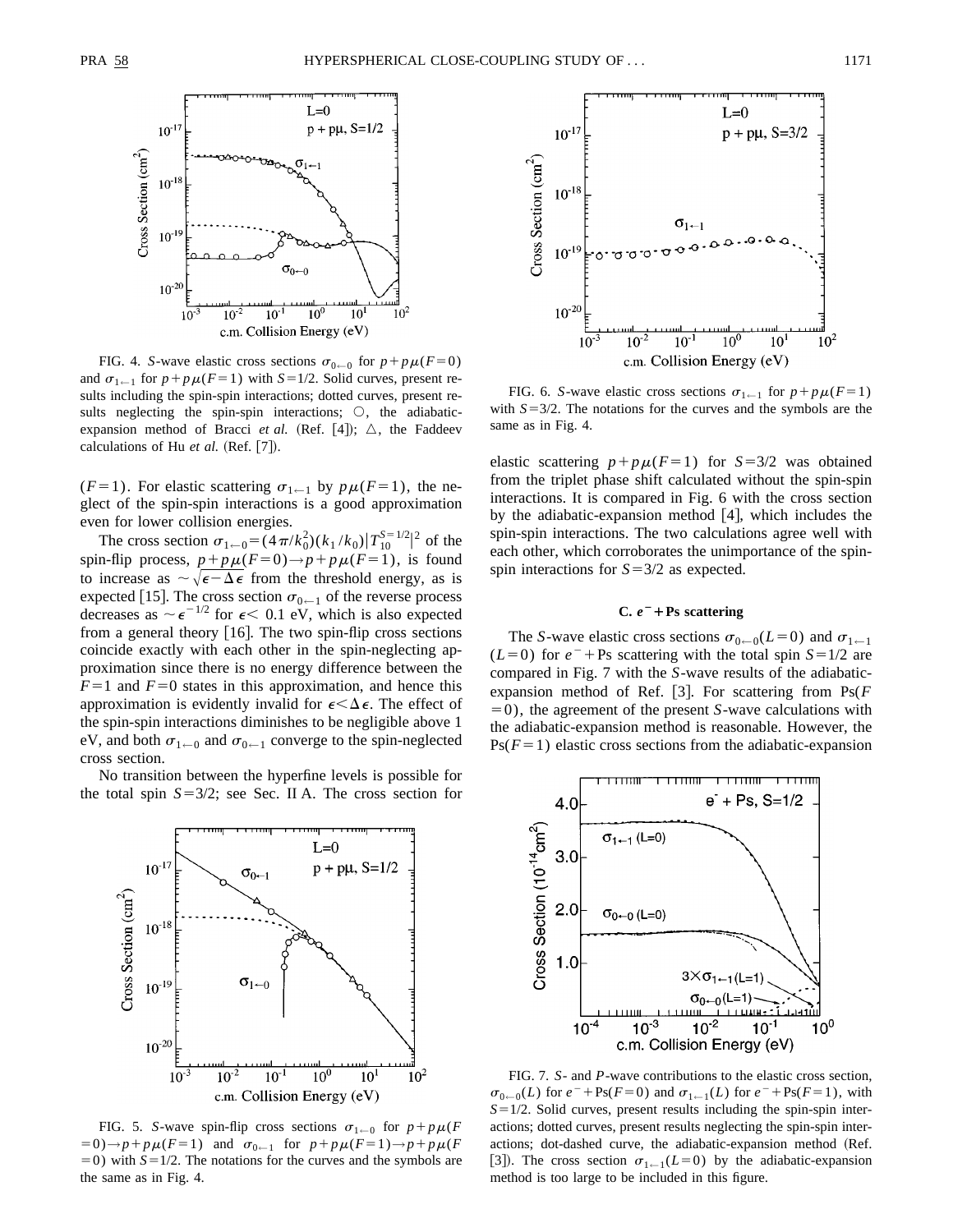

FIG. 8. *S*-wave spin-flip cross sections  $\sigma_{1 \leftarrow 0}(L=0)$  for  $e^{-}$  $+$  Ps( $F=0$ ) $\rightarrow e^-$  + Ps( $F=1$ ) and  $\sigma_{0 \leftarrow 1}(L=0)$  for  $e^-$  + Ps( $F=1$ )  $\rightarrow e^{-} + \text{Ps}(F=0)$  with  $S=1/2$ , calculated including the spin-spin interactions  $V_s$ . The *S*- and *P*-wave spin-flip cross sections  $\sigma(L)$ calculated neglecting  $V<sub>S</sub>$ , which are the same for both transitions  $F=0\rightarrow 1$  and  $F=1\rightarrow 0$ , are also shown. The notations for the curves are the same as in Fig. 7.

method (not shown in Fig. 7) are much larger than the present cross sections and show a stronger energy dependence. Since the asymptotic interaction potential decreases as  $\sim R^{-4}$  with the distance *R* between  $e^{-}$  and Ps, the elastic cross sections are expected to be nearly independent of the collision energy at low energies [16], just as for  $p + p\mu$  scattering. The unreasonable energy dependence of the elastic  $e^{-}$  + Ps(*F* = 1) cross sections in Ref. [3] may be attributed to an inadequate description of the wave function for this lightparticle system by the adiabatic-expansion method particularly in the asymptotic region; only six adiabatic states are included in the expansion, which may be inadequate for incorporating the nonadiabatic corrections sufficiently or for remedying the drawback that the adiabatic representation fails to satisfy the correct boundary condition in the dissociation limit  $\left[5,6,17\right]$ .

The present  $e^{-}$ +Ps(*F*=0) elastic cross section  $\sigma_{0 \leftarrow 0}(L)$  $=0$ ) shows a slight decrease at the Ps( $F=1$ ) excitation threshold; the cross section is  $1.60 \times 10^{-14}$  cm<sup>2</sup> at  $\epsilon$ =8.45  $\times 10^{-4}$  eV and  $1.59\times 10^{-14}$  cm<sup>2</sup> at  $\epsilon$  = 8.46 $\times 10^{-4}$  eV. The phase shift  $\delta_{\text{th}}$  for the *F*=0 channel at the threshold is  $-0.0429$  rad, which is small and negative. The negative value explains the decrease in the cross section at the threshold, and the small absolute value of  $\sin \delta_{\text{th}}$  explains the slightness of the decrease according to Eq.  $(32)$ . This weak effect of the threshold behavior is the reason for the good performance of the spin-neglecting approximation even for  $e^ +Ps(F=0)$  elastic scattering around the Ps( $F=1$ ) threshold.

The *S*-wave cross sections  $\sigma_{1 \leftarrow 0}(L=0)$  and  $\sigma_{0 \leftarrow 1}(L)$  $(5-0)$  for the spin-flip processes with  $S=1/2$  are shown in Fig. 8. The cross sections from the adiabatic-expansion method [3] are about twice as large as the present results. The cross section  $\sigma_{0-1}(L=0)$  for the  $F=1\rightarrow0$  transition varies as  $\sim \epsilon^{-1/2}$  for  $\epsilon < 10^{-3}$  eV. The spin-spin interactions are unimportant for  $\epsilon$ >0.05 eV ( $k$ > 0.05 a.u.), where the two spin-flip cross sections  $\sigma_{1 \leftarrow 0}(L=0)$  and  $\sigma_{0 \leftarrow 1}(L=0)$ are nearly equal.



FIG. 9. Spin-weighted total elastic ( $\sigma_e$ ) and spin-flip ( $\sigma_c$ ) cross sections at wave number *k*. Solid curves, present results with the basis Ps( $n=1-3$ );  $\Box$ , present results with the basis Ps( $n=1-4$ ); dashed curves, variational calculation by Ward et al. (Ref. [18]).

Figures 7 and 8 include the *P*-wave elastic cross sections  $\sigma_{i \leftarrow i}(L=1)$  and spin-flip cross sections  $\sigma_{i \leftarrow i}(L=1)$  [denoted by  $\sigma(L=1)$  in Fig. 8 calculated without the spin-spin interactions. They become appreciable only above  $\epsilon=0.1$ eV, where the neglect of the spin-spin interactions is justified.

The spin-weighted total elastic cross section  $\sigma_e$  is expressible as

$$
\sigma_e = \frac{4\pi}{k^2} \sum_{L=0}^{\infty} (2L+1) \left( \frac{1}{4} \sin^2 \delta_+^L + \frac{3}{4} \sin^2 \delta_-^L \right) \tag{33}
$$

in the absence of the spin-spin interactions, as an extension of Eq. (19) for general orbital angular momenta *L*. Similarly, the spin-averaged spin-flip cross section  $\sigma_c$  takes a form

$$
\sigma_c = \frac{\pi}{4k^2} \sum_{L=0}^{\infty} (2L+1) \sin^2(\delta_+^L - \delta_-^L)
$$
 (34)

in the same approximation.

Ward *et al.* [18] calculated the cross sections of  $e^-$ +Ps scattering below the  $Ps(n=2)$  threshold using Eq. (33). They evaluated the *S*- and *P*-wave phase shifts by the variational method and estimated the contributions of the higher partial waves by means of a static-exchange model or an adiabatic-exchange model. In the present HSCC calculations, we use two basis sets of different sizes including all the channels dissociating into  $e^-$  + Ps( $n=1-3$ ) or  $e^-$  + Ps( $n$  $=1-4$ ) and take into account all the partial-wave contributions up to  $L=5$ , which is high enough to obtain converged cross sections for  $k \leq 0.5$ . The results of Ward *et al.* agree well with the present results for  $k > 0.1$ , as is seen in Fig. 9. The two basis sets in the present calculations lead to cross sections close to each other, which suggests a good convergence.

## **IV. SUMMARY**

We have adopted the hyperspherical close-coupling method to calculate the cross sections for  $p + p\mu$  and *e*